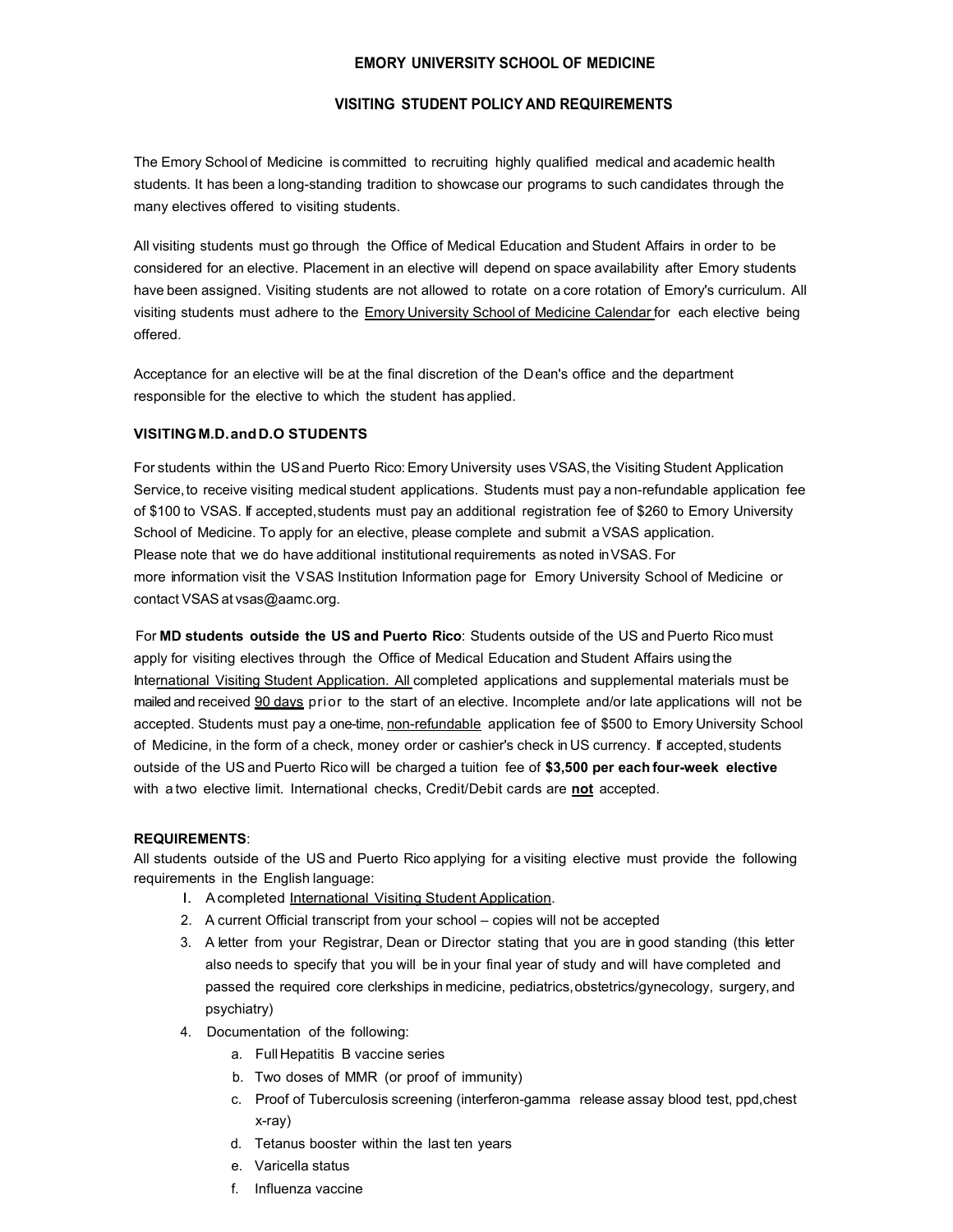- 5. Proof of personal health coverage which provides coverage in the United States, and specifically in Georgia
- 6. Proof of medical liability and/or malpractice insurance covered by your home school during the elective time (minimum of \$1million/\$3 million)
- 7. A color, passport size/quality photograph
- 8. Color copy of the main pages of your passport showing: passport number, dates of issue, expiration, photo, date of birth and place of birth.
- 9. Documentation of an international criminal background check through Emory's preferred background check provider – Advantage Students (www.advantagestudents.com)
- 10. Proof of passing USMLE Step 1 (no other exams can be accepted in lieu of Step 1)
- 11. Color copy of current B-1Visa
- 12. If a student from a non-English speaking country, TOEFL iBT test (Test of English as a Foreign Language) results
- 13. Applicable fees as noted above
- 14. If accepted, you will need to complete instruction in OSHA safety measures and infection control precautions as well as completion of HIPAA training· before starting a clinical rotation. The Office of Medical Education and Student Affairs will provide instructions on how to achieve these requirements.

VISITING STUDENTS IN ACADEMIC HEALTH PROGRAMS (Genetic Counseling, Physician Assistant, Physical Therapy, Anesthesiology, Patient Monitoring Systems, Ophthalmic Technology, Medical Imaging).

# For academic health students within the US and Puerto Rico:

A completed clinical affiliation agreement between Emory University School of Medicine and the applicant's home institution is a requirement.

Academic Health Students must pay a non-refundable fee of \$100 to Emory University School of Medicine. If accepted, students must pay an additional registration fee of \$260 to Emory University School of Medicine. Students are not permitted on a core rotation unless authorized by the related academic health program.

## REQUIREMENTS:

Academic H ealth Students must also complete the following requirements.

- 1. A completed Academic Health Visiting Student Application
- 2. A letter from your Registrar, Dean or Director stating that you are in good standing
- 3. Official Transcripts (copies not accepted)
- 4. Documentation of the following:
	- a) Full Hepatitis B vaccine series
	- b) Two doses of MMR (or proof of immunity)
	- c) Proof of Tuberculosis screening (interferon-gamma release assay blood test, PPD, chest X-ray)
	- d) Tetanus booster within the last ten years
	- e) Varicella status
	- f) Influenza vaccine
- 5. Proof of personal health coverage which provides coverage in the United States, and specifically in Georgia
- 6. Color copy of government issued photo ID (driver's license, passport, etc.)
- 7. Documentation of a criminal background check through Emory's preferred background check provider. Advantage Students (www.advantagestudents.com)
- 8. Documentation of OSHA safety measures and infection control precautions and HIPAA training

## For Academic Health Students outside the US and Puerto Rico:

Students outside of the US and Puerto Rico must apply for visiting electives through the Office of Medical Education and Student Affairs using the International Visiting student Application Form. All completed applications and supplemental materials must be received 90 days prior to the start of an elective.